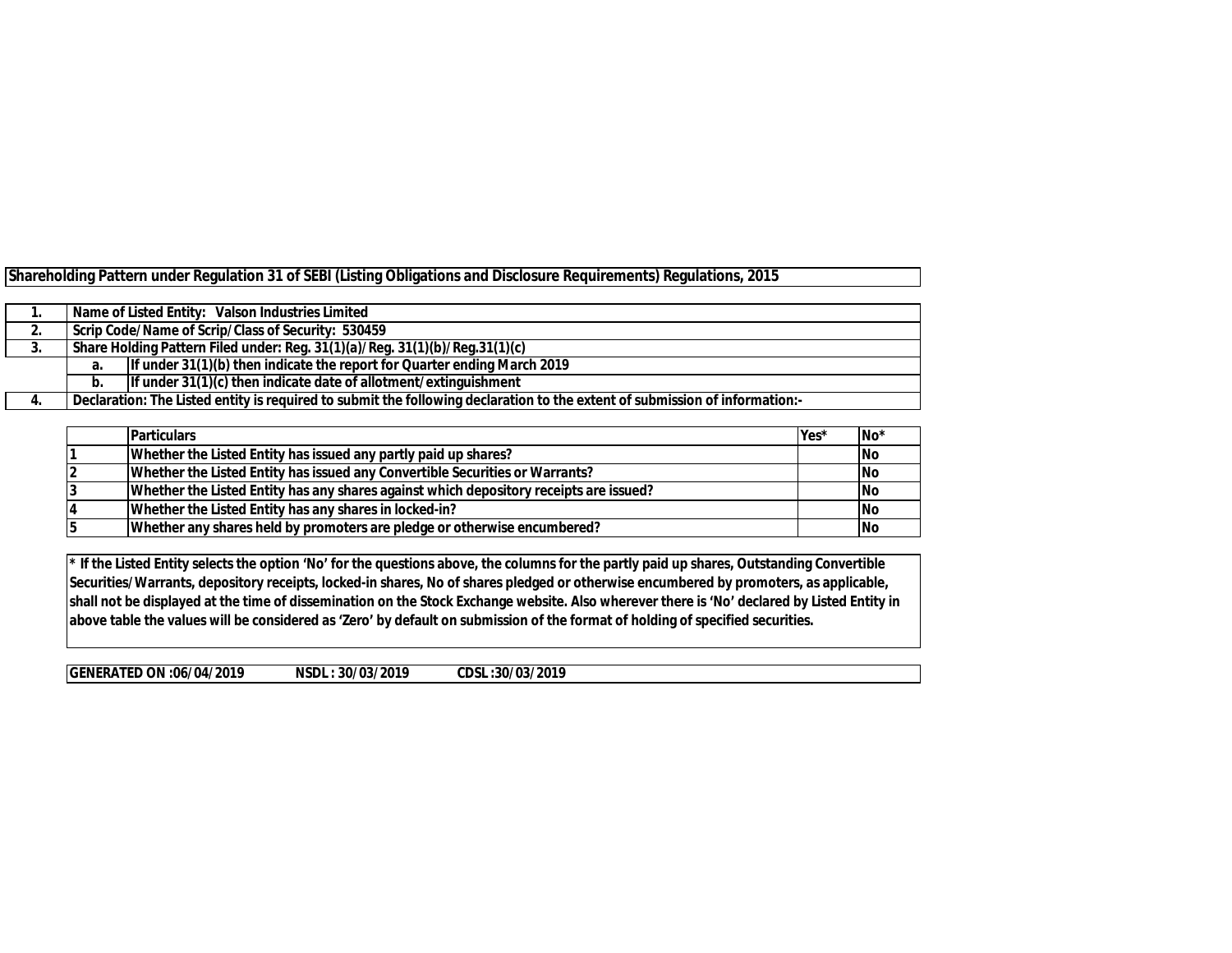| <b>Valson Industries Limited</b><br>Table I - Summary Statement holding of specified securities<br><b>Snarenoid</b><br>INO. OI<br>Sharehold<br><b>Shares</b><br>ling, as a<br>Number of Locked in<br>ing as a % Number of Voting Rights held in each class<br>No. of<br>No. of<br>Underlyin %<br>of securities<br>shares<br>of total<br>No. of<br><b>Partly</b><br>assuming<br>shares<br>fully paid<br>Nos. of<br>Total nos. no. of<br>ınderlyin<br>paid-up<br>full<br>Outstandi<br>sharehold up equity<br>Category of shareholder<br>shares<br>Category<br>shares<br>As a % of<br>equity<br>conversio<br><b>No of Voting Rights</b><br>(calculate<br>held<br>Total as a<br>shares<br>lers<br>convertibl n of<br>shares<br><b>Depositor</b><br>total<br>held<br>No. (a)<br>% of<br>Iconvertibl No. (a)<br>d as per<br>held<br><b>Shares</b><br>y Receipts<br>SCRR,<br>$(A+B+C)$<br>Class eg: X Class eg: y Total<br>held(b)<br>securities e<br>1957)<br>Cincluding securities<br>(IV)<br>$(V)$<br>(IX)<br>$(XI) =$<br>(XII)<br>(1)<br>(II)<br>(III)<br>(VI)<br>$(VII) =$<br>(VIII) As a<br>(x)<br>(A)<br>5139517<br>67.0885<br>67.0885<br>5139517<br>513951<br>513951<br>67.0885<br>Promoter & Promoter Group<br>10<br>(B)<br>32.9115<br>2521283<br>2521283<br>2521283<br>2368<br>2521283<br>32.9115<br>32.9115<br>0 NA<br>Public<br>(C)<br>0 NA<br>Non Promoter - Non Public |                                                                      |  |  |  |  |  |  |  |  |  |                              |      |  |
|-------------------------------------------------------------------------------------------------------------------------------------------------------------------------------------------------------------------------------------------------------------------------------------------------------------------------------------------------------------------------------------------------------------------------------------------------------------------------------------------------------------------------------------------------------------------------------------------------------------------------------------------------------------------------------------------------------------------------------------------------------------------------------------------------------------------------------------------------------------------------------------------------------------------------------------------------------------------------------------------------------------------------------------------------------------------------------------------------------------------------------------------------------------------------------------------------------------------------------------------------------------------------------------------------------------------------------------------------------------------------------|----------------------------------------------------------------------|--|--|--|--|--|--|--|--|--|------------------------------|------|--|
|                                                                                                                                                                                                                                                                                                                                                                                                                                                                                                                                                                                                                                                                                                                                                                                                                                                                                                                                                                                                                                                                                                                                                                                                                                                                                                                                                                               |                                                                      |  |  |  |  |  |  |  |  |  |                              |      |  |
|                                                                                                                                                                                                                                                                                                                                                                                                                                                                                                                                                                                                                                                                                                                                                                                                                                                                                                                                                                                                                                                                                                                                                                                                                                                                                                                                                                               |                                                                      |  |  |  |  |  |  |  |  |  |                              |      |  |
|                                                                                                                                                                                                                                                                                                                                                                                                                                                                                                                                                                                                                                                                                                                                                                                                                                                                                                                                                                                                                                                                                                                                                                                                                                                                                                                                                                               |                                                                      |  |  |  |  |  |  |  |  |  |                              |      |  |
|                                                                                                                                                                                                                                                                                                                                                                                                                                                                                                                                                                                                                                                                                                                                                                                                                                                                                                                                                                                                                                                                                                                                                                                                                                                                                                                                                                               | <b>Number of Shares</b><br>pledged or otherwise Number<br>encumbered |  |  |  |  |  |  |  |  |  |                              |      |  |
|                                                                                                                                                                                                                                                                                                                                                                                                                                                                                                                                                                                                                                                                                                                                                                                                                                                                                                                                                                                                                                                                                                                                                                                                                                                                                                                                                                               | held in<br>As a % of<br>total                                        |  |  |  |  |  |  |  |  |  |                              |      |  |
|                                                                                                                                                                                                                                                                                                                                                                                                                                                                                                                                                                                                                                                                                                                                                                                                                                                                                                                                                                                                                                                                                                                                                                                                                                                                                                                                                                               | <b>Shares</b><br>held(b)                                             |  |  |  |  |  |  |  |  |  |                              |      |  |
|                                                                                                                                                                                                                                                                                                                                                                                                                                                                                                                                                                                                                                                                                                                                                                                                                                                                                                                                                                                                                                                                                                                                                                                                                                                                                                                                                                               | (XIII)                                                               |  |  |  |  |  |  |  |  |  |                              |      |  |
|                                                                                                                                                                                                                                                                                                                                                                                                                                                                                                                                                                                                                                                                                                                                                                                                                                                                                                                                                                                                                                                                                                                                                                                                                                                                                                                                                                               |                                                                      |  |  |  |  |  |  |  |  |  |                              |      |  |
|                                                                                                                                                                                                                                                                                                                                                                                                                                                                                                                                                                                                                                                                                                                                                                                                                                                                                                                                                                                                                                                                                                                                                                                                                                                                                                                                                                               | <b>NA</b>                                                            |  |  |  |  |  |  |  |  |  |                              |      |  |
|                                                                                                                                                                                                                                                                                                                                                                                                                                                                                                                                                                                                                                                                                                                                                                                                                                                                                                                                                                                                                                                                                                                                                                                                                                                                                                                                                                               | <b>NA</b>                                                            |  |  |  |  |  |  |  |  |  |                              |      |  |
|                                                                                                                                                                                                                                                                                                                                                                                                                                                                                                                                                                                                                                                                                                                                                                                                                                                                                                                                                                                                                                                                                                                                                                                                                                                                                                                                                                               | 0 NA<br><b>INA</b>                                                   |  |  |  |  |  |  |  |  |  | <b>Shares Underlying DRs</b> | (C1) |  |
| (C2)<br>0 NA<br>Shares Held By Employee Trust                                                                                                                                                                                                                                                                                                                                                                                                                                                                                                                                                                                                                                                                                                                                                                                                                                                                                                                                                                                                                                                                                                                                                                                                                                                                                                                                 | <b>NA</b>                                                            |  |  |  |  |  |  |  |  |  |                              |      |  |
| 7660800<br>7660800<br>100<br>7660800<br>7660800<br>100<br><b>Total</b><br>2378<br>100                                                                                                                                                                                                                                                                                                                                                                                                                                                                                                                                                                                                                                                                                                                                                                                                                                                                                                                                                                                                                                                                                                                                                                                                                                                                                         |                                                                      |  |  |  |  |  |  |  |  |  |                              |      |  |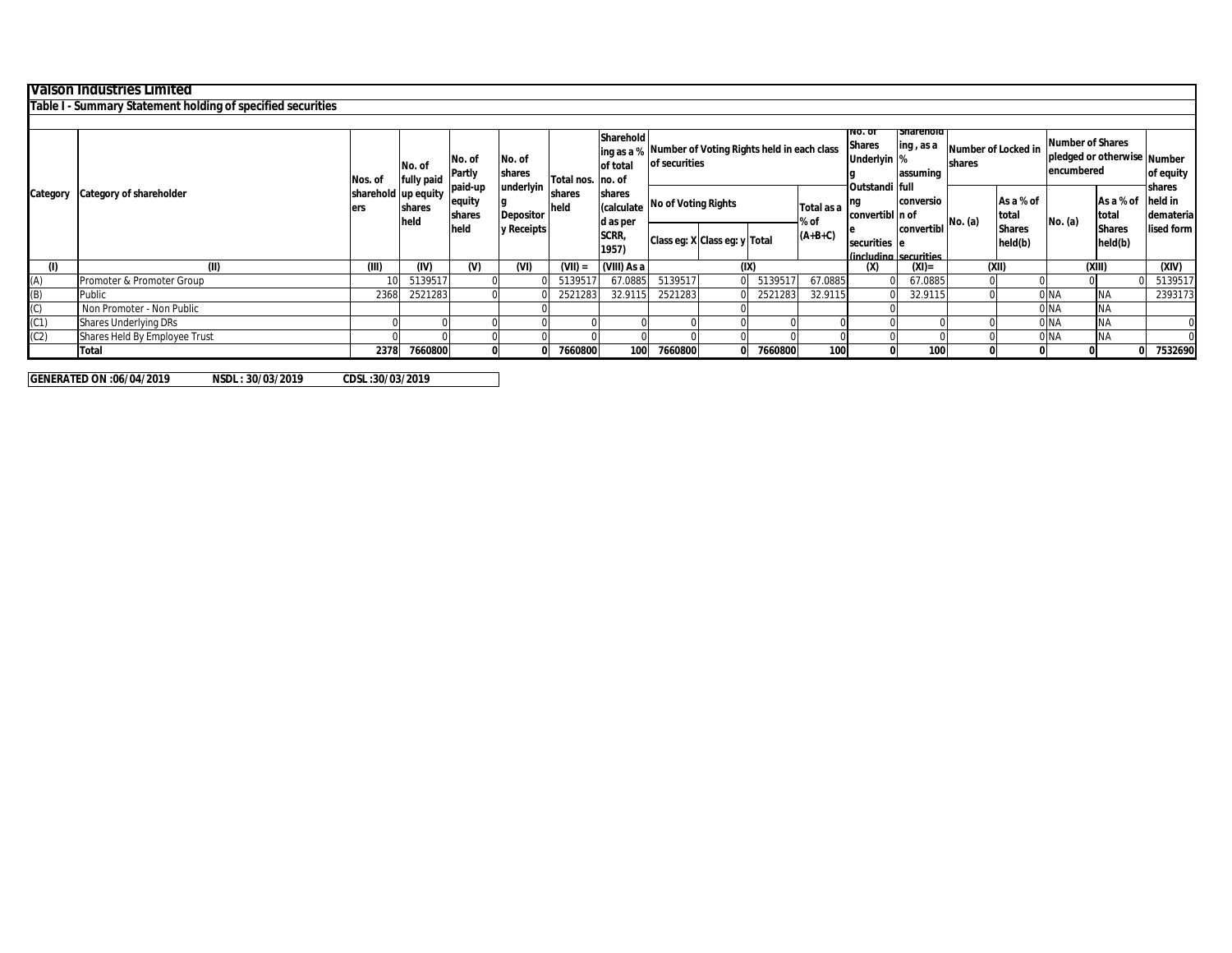|                                                                                      | Valson Industries Limited                                                 |            |                         |                      |                   |                         |            |                              |                            |                   |                                            |                       |                               |                         |          |                    |                                                |                    |                               |                       |        |                                |                                                     |  |                            |
|--------------------------------------------------------------------------------------|---------------------------------------------------------------------------|------------|-------------------------|----------------------|-------------------|-------------------------|------------|------------------------------|----------------------------|-------------------|--------------------------------------------|-----------------------|-------------------------------|-------------------------|----------|--------------------|------------------------------------------------|--------------------|-------------------------------|-----------------------|--------|--------------------------------|-----------------------------------------------------|--|----------------------------|
| Table II - Statement showing shareholding pattern of the Promoter and Promoter Group |                                                                           |            |                         |                      |                   |                         |            |                              |                            |                   |                                            |                       |                               |                         |          |                    |                                                |                    |                               |                       |        |                                |                                                     |  |                            |
|                                                                                      |                                                                           |            |                         |                      |                   |                         |            |                              |                            |                   |                                            |                       |                               |                         |          |                    |                                                |                    |                               |                       |        |                                |                                                     |  |                            |
|                                                                                      |                                                                           |            |                         |                      |                   | No. of                  |            | Sharehold<br>ing %           | calculated of securities   |                   | Number of Voting Rights held in each class |                       |                               |                         |          |                    | <b>Shares</b><br>Underlyin %<br>Outstandi full |                    |                               | ing, as a<br>assuming | shares | Number of Locked in lotherwise | <b>Number of Shares</b><br>pledged or<br>encumbered |  | <b>Number</b><br>of equity |
|                                                                                      |                                                                           |            |                         | No. of<br>fully paid | Partly<br>paid-up | shares<br>underlyin     | Total nos. | as per<br>SCRR,<br>1957 As a | <b>No of Voting Rights</b> |                   |                                            |                       | ng<br>convertibl n of         | conversio<br>convertibl |          | As a % of<br>total |                                                | As a % of<br>total | shares<br>held in<br>demateri |                       |        |                                |                                                     |  |                            |
|                                                                                      |                                                                           |            | Nos. of                 | up equity equity     |                   | <b>Depositor shares</b> |            | % of                         | Class eq:                  |                   |                                            | Total as a le<br>% of | securities e                  |                         |          | <b>Shares</b>      |                                                | <b>Shares</b>      | alised                        |                       |        |                                |                                                     |  |                            |
|                                                                                      | <b>Category &amp; Name of the shareholders</b>                            | <b>PAN</b> | sharehold shares<br>ers | held                 | shares<br>held    | y Receipts held         |            | $(A+B+C2)$ X                 |                            | Class eg: y Total |                                            | $(A+B+C)$             | (including securities No. (a) |                         |          | held(b)            | No. (a)                                        | held(b)            | form                          |                       |        |                                |                                                     |  |                            |
|                                                                                      | (I)                                                                       | (II)       | (III)                   | $\overline{w}$       | $\overline{w}$    | (VI)                    | $(VII) =$  | (VIII) As a                  |                            | (IX)              |                                            |                       | (x)                           | $(XI) =$                |          | (X I)              |                                                | (XIII)             | (XIV)                         |                       |        |                                |                                                     |  |                            |
|                                                                                      | Indian                                                                    |            |                         |                      |                   |                         |            |                              |                            |                   |                                            |                       |                               |                         |          |                    |                                                |                    |                               |                       |        |                                |                                                     |  |                            |
| (a)                                                                                  | <b>Individuals / Hindu Undivided Family</b>                               |            | 10                      | 5139517              |                   |                         | 5139517    | 67.0885                      | 5139517                    | <sup>0</sup>      | 5139517                                    | 67.0885               |                               | 67.0885                 |          | 0                  |                                                |                    | 5139517                       |                       |        |                                |                                                     |  |                            |
|                                                                                      | Suresh N. Mutreja                                                         | AAGPM3524K |                         | 1679500              |                   |                         | 1679500    | 21.9233                      | 1679500                    |                   | 1679500                                    | 21.9233               |                               | 21.9233                 | $\Omega$ |                    |                                                |                    | 1679500                       |                       |        |                                |                                                     |  |                            |
|                                                                                      | Kunal S. Mutreja                                                          | ADZPM3095K |                         | 850682               |                   |                         | 850682     | 11.1043                      | 850682                     |                   | 850682                                     | 11.1043               |                               | 11.1043                 | $\Omega$ | $\cap$             |                                                |                    | 850682                        |                       |        |                                |                                                     |  |                            |
|                                                                                      | Asha S. Mutreja                                                           | AAGPM3523Q |                         | 834050               |                   |                         | 834050     | 10.8872                      | 834050                     | $\Omega$          | 834050                                     | 10.8872               |                               | 10.8872                 | $\Omega$ | $\Omega$           | $\Omega$                                       |                    | 834050                        |                       |        |                                |                                                     |  |                            |
|                                                                                      | Suresh N. Mutreia                                                         | AAAHS5057H |                         | 495200               |                   |                         | 495200     | 6.4641                       | 495200                     |                   | 495200                                     | 6.4641                |                               | 6.4641                  | $\Omega$ |                    |                                                |                    | 495200                        |                       |        |                                |                                                     |  |                            |
|                                                                                      | Varun S. Mutreja                                                          | AJCPM2784Q |                         | 362200               |                   |                         | 362200     | 4.728                        | 362200                     |                   | 362200                                     | 4.728                 |                               | 4.728                   | $\Omega$ | $\Omega$           |                                                |                    | 362200                        |                       |        |                                |                                                     |  |                            |
|                                                                                      | Ankit S. Mutreja                                                          | ATWPM6695E |                         | 339276               |                   |                         | 339276     | 4.4287                       | 339276                     |                   | 339276                                     | 4.4287                |                               | 4.4287                  | $\Omega$ | $\Omega$           |                                                |                    | 339276                        |                       |        |                                |                                                     |  |                            |
|                                                                                      | Shweta Varun Mutreja                                                      | AQAPK8338H |                         | 166609               |                   |                         | 166609     | 2.1748                       | 166609                     |                   | 166609                                     | 2.1748                |                               | 2.1748                  | $\Omega$ | $\Omega$           |                                                |                    | 166609                        |                       |        |                                |                                                     |  |                            |
|                                                                                      | Tina Kunal Mutreja                                                        | ADQPV0633B |                         | 157000               |                   |                         | 157000     | 2.0494                       | 157000                     |                   | 157000                                     | 2.0494                |                               | 2.0494                  | $\Omega$ |                    |                                                |                    | 157000                        |                       |        |                                |                                                     |  |                            |
|                                                                                      | Kunal Suresh Mutreja                                                      | AAIHK4049P |                         | 134000               |                   |                         | 134000     | 1.7492                       | 134000                     | $\cap$            | 134000                                     | 1.7492                |                               | 1.7492                  | $\Omega$ | $\Omega$           | $\sqrt{2}$                                     |                    | 134000                        |                       |        |                                |                                                     |  |                            |
|                                                                                      | Saachi Ankit Mutreja                                                      | AVYPK2870P |                         | 121000               |                   |                         | 121000     | 1.5795                       | 121000                     | $\Omega$          | 121000                                     | 1.5795                | $\Omega$                      | 1.5795                  | $\Omega$ | $\Omega$           | $\Omega$                                       |                    | 121000                        |                       |        |                                |                                                     |  |                            |
| (b)                                                                                  | Central Government / State Government(s)                                  |            |                         |                      |                   |                         |            |                              |                            |                   |                                            |                       | $\Omega$                      |                         |          | $\Omega$           |                                                |                    | O                             |                       |        |                                |                                                     |  |                            |
| (c)                                                                                  | <b>Financial Institutions / Banks</b>                                     |            |                         |                      |                   |                         |            |                              |                            | $\Omega$          |                                            |                       | $\mathbf{0}$                  |                         |          | $\Omega$           | $\Omega$                                       |                    | $\bf{0}$                      |                       |        |                                |                                                     |  |                            |
| (d)                                                                                  | Any Other (Specify)                                                       |            |                         |                      |                   |                         |            |                              |                            |                   |                                            |                       | $\Omega$                      |                         |          | $\Omega$           | $\Omega$                                       |                    | $\mathbf{0}$                  |                       |        |                                |                                                     |  |                            |
|                                                                                      | Sub Total (A)(1)                                                          |            | 10 <sup>1</sup>         | 5139517              |                   |                         | 5139517    | 67.0885                      | 5139517                    |                   | 5139517                                    | 67.0885               | $\Omega$                      | 67.0885                 |          | $\Omega$           | $\Omega$                                       |                    | 5139517                       |                       |        |                                |                                                     |  |                            |
|                                                                                      | Foreian                                                                   |            |                         |                      |                   |                         |            |                              |                            |                   |                                            |                       |                               |                         |          |                    |                                                |                    |                               |                       |        |                                |                                                     |  |                            |
| (a)                                                                                  | Individuals (Non-Resident Individuals / Foreign Individuals)              |            |                         |                      |                   |                         |            |                              |                            |                   |                                            |                       | $\Omega$                      |                         |          |                    |                                                |                    | 0                             |                       |        |                                |                                                     |  |                            |
| (b)                                                                                  | Government                                                                |            |                         |                      | $\sqrt{ }$        | $\sqrt{2}$              | $\Omega$   |                              | $\Omega$                   | Û                 | $\Omega$                                   |                       | $\Omega$                      |                         | $\Omega$ | $\Omega$           | $\Omega$                                       |                    | $\bf{0}$                      |                       |        |                                |                                                     |  |                            |
| (c)                                                                                  | <b>Institutions</b>                                                       |            |                         |                      |                   |                         |            |                              |                            |                   |                                            |                       | $\Omega$                      |                         |          |                    |                                                |                    |                               |                       |        |                                |                                                     |  |                            |
| (d)                                                                                  | Foreian Portfolio Investor                                                |            |                         |                      |                   |                         | n          |                              |                            | Û                 | $\Omega$                                   |                       | $\Omega$                      |                         |          | $\Omega$           |                                                |                    | $\bf{0}$                      |                       |        |                                |                                                     |  |                            |
| (e)                                                                                  | Any Other (Specify)                                                       |            | $\sqrt{2}$              |                      |                   | n                       |            |                              | n                          | $\Omega$          | $\Omega$                                   |                       | $\mathbf{0}$                  |                         | $\Omega$ | $\Omega$           | $\Omega$                                       |                    | $\bf{0}$                      |                       |        |                                |                                                     |  |                            |
|                                                                                      | Sub Total (A)(2)                                                          |            |                         |                      |                   | ŋ                       |            |                              |                            |                   | $\Omega$                                   |                       | $\bf{0}$                      |                         |          |                    |                                                |                    |                               |                       |        |                                |                                                     |  |                            |
|                                                                                      | Total Shareholding Of Promoter And Promoter Group (A)=<br>$(A)(1)+(A)(2)$ |            | 10                      | 5139517              |                   |                         | 5139517    | 67.0885                      | 5139517                    |                   | 5139517                                    | 67.0885               | 0                             | 67.0885                 |          |                    |                                                |                    | 5139517                       |                       |        |                                |                                                     |  |                            |

**Details of Shares which remain unclaimed may be given hear along with details such as number of shareholders, outstanding shares held in demat/unclaimed suspense account, voting rights which are frozen etc.**

**Note :**

**(1) PAN would not be displayed on website of Stock Exchange(s)** 

**(2) The term 'Encumbrance' has the same meaning as assigned under regulation 28(3) of SEBI (Substantial Acquisition of Shares and Takeovers) Regulations, 2011.**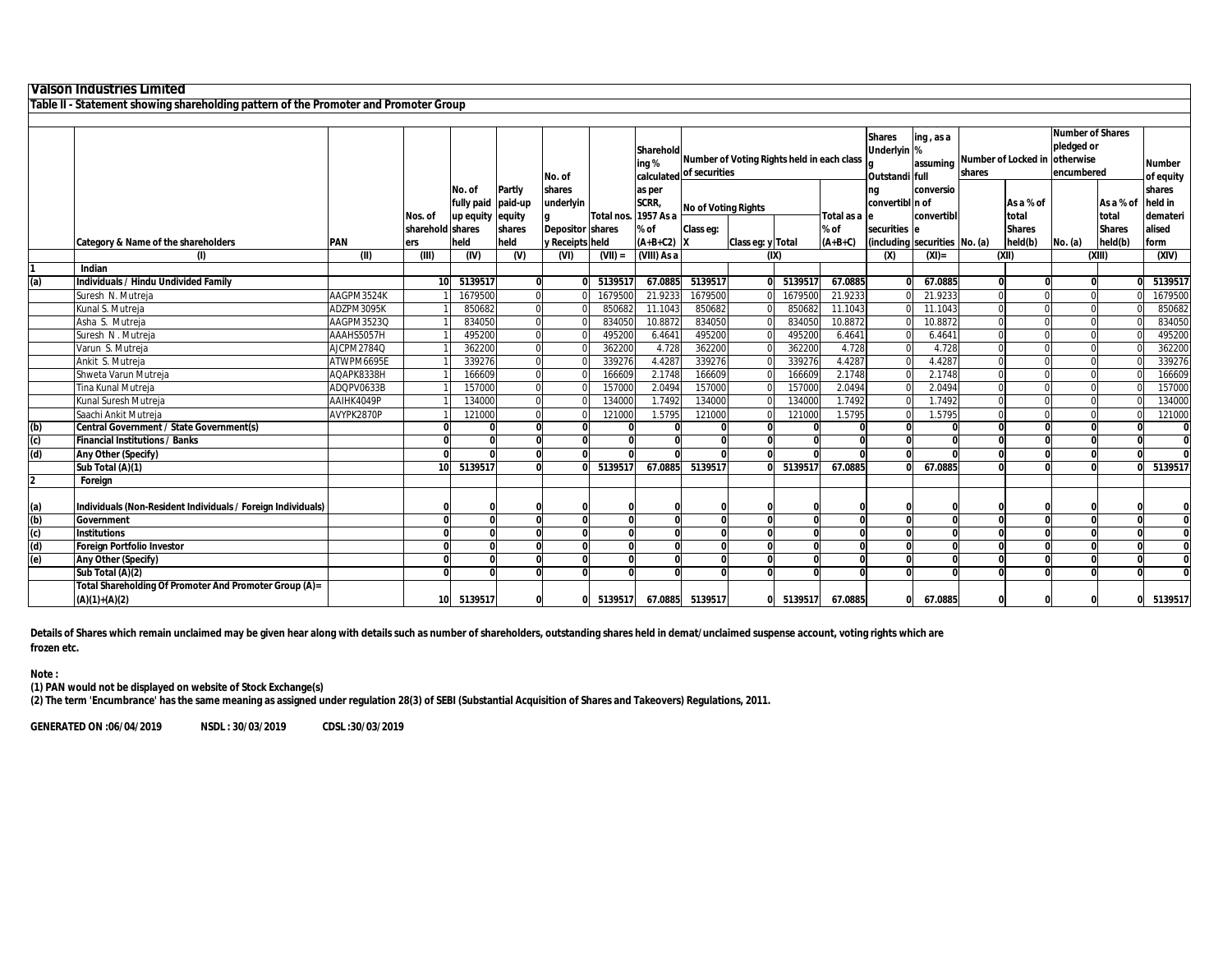|                      | Valson Industries Limited                                                     |                                                                                                                   |            |                                                |                                          |               |                                 |                                                                                                                                                  |         |                                                                       |                          |                    |                                                          |                                                    |                               |                |                                                                  |           |                                      |
|----------------------|-------------------------------------------------------------------------------|-------------------------------------------------------------------------------------------------------------------|------------|------------------------------------------------|------------------------------------------|---------------|---------------------------------|--------------------------------------------------------------------------------------------------------------------------------------------------|---------|-----------------------------------------------------------------------|--------------------------|--------------------|----------------------------------------------------------|----------------------------------------------------|-------------------------------|----------------|------------------------------------------------------------------|-----------|--------------------------------------|
|                      | Table III - Statement showing shareholding pattern of the Public shareholder  |                                                                                                                   |            |                                                |                                          |               |                                 |                                                                                                                                                  |         |                                                                       |                          |                    |                                                          |                                                    |                               |                |                                                                  |           |                                      |
|                      |                                                                               |                                                                                                                   |            |                                                |                                          |               |                                 |                                                                                                                                                  |         |                                                                       |                          |                    |                                                          |                                                    |                               |                |                                                                  |           |                                      |
|                      |                                                                               |                                                                                                                   | Nos. of    | No. of<br>fully paid                           | Partly<br>paid-up                        | No. of shares | Total nos.                      | ing%<br>calculated                                                                                                                               |         | Sharehold Number of Voting Rights held in each class<br>of securities |                          |                    | <b>No. of Shares</b><br><b>Underlying</b><br>Outstanding | narenor<br>ing , as a<br>assuming                  | Number of Locked in<br>shares |                | <b>Number of Shares</b><br>pledged or<br>otherwise<br>encumbered |           | <b>Number</b><br>of equity<br>shares |
|                      | Category & Name of the shareholders                                           | underlying<br>PAN<br>sharehold<br>up equity<br>equity<br><b>Depository</b><br>shares<br>shares<br>ers<br>Receipts |            | as per<br>shares<br>SCRR,<br>held<br>1957 As a | <b>No of Voting Rights</b><br>Total as a |               | convertible<br>securities       | full<br>conversio<br>n of                                                                                                                        |         | As a % of<br>total                                                    |                          | As a % of<br>total | held in<br>demateri<br>alised                            |                                                    |                               |                |                                                                  |           |                                      |
|                      |                                                                               |                                                                                                                   |            | held                                           | held                                     |               |                                 | (including<br>convertibl No. (a)<br>% of<br>% of<br>Class eg:<br>$(A+B+C)$<br><b>Warrants</b> )<br>Class eg: y Total<br>$(A+B+C2)$<br>securities |         |                                                                       | <b>Shares</b><br>held(b) | No. (a)            | <b>Shares</b><br>held(b)                                 | form                                               |                               |                |                                                                  |           |                                      |
|                      | (1)                                                                           | (II)                                                                                                              | <b>GID</b> | (IV)                                           | $(M)$                                    | (VI)          | $(VII) =$<br>$(IV)+(V)$<br>(VI) | (VIII) As a<br>% of<br>$(A+B+C2)$                                                                                                                |         |                                                                       | (IX)                     |                    | (x)                                                      | $(XI) =$<br>$(VII)+(X)$<br>As a % of<br>$(A+B+C2)$ |                               | (X I)          |                                                                  | (XIII)    | (XIV)                                |
|                      | <b>Institutions</b>                                                           |                                                                                                                   |            |                                                |                                          |               |                                 |                                                                                                                                                  |         |                                                                       |                          |                    |                                                          |                                                    |                               |                |                                                                  |           |                                      |
| $\overline{a}$       | <b>Mutual Fund</b>                                                            |                                                                                                                   |            |                                                |                                          |               |                                 |                                                                                                                                                  |         | $\Omega$                                                              | $\Omega$                 |                    |                                                          |                                                    |                               | $\Omega$       | 0 <sub>NA</sub>                                                  | <b>NA</b> |                                      |
|                      | <b>Venture Capital Funds</b>                                                  |                                                                                                                   |            | $\Omega$                                       | э                                        |               |                                 |                                                                                                                                                  |         | $\Omega$<br>$\Omega$                                                  |                          | $\Omega$           | $\mathbf{0}$                                             | $\Omega$                                           |                               | $\overline{0}$ | 0 <sub>N</sub>                                                   | <b>NA</b> | O                                    |
| <u>agaaaa</u>        | <b>Alternate Investment Funds</b>                                             |                                                                                                                   |            | $\mathbf{a}$                                   | $\Omega$                                 | $\Omega$      |                                 |                                                                                                                                                  |         | $\Omega$                                                              | $\Omega$                 | 0                  |                                                          | <sub>0</sub>                                       | $\mathbf{0}$                  | $\Omega$       | 0 <sub>N</sub>                                                   | <b>NA</b> |                                      |
|                      | <b>Foreign Venture Capital Investors</b>                                      |                                                                                                                   | ŋ          | $\Omega$                                       | э                                        | $\mathbf 0$   |                                 |                                                                                                                                                  |         | $\Omega$<br>O                                                         |                          | $\mathbf{0}$       | $\Omega$                                                 | $\Omega$                                           |                               | $\overline{0}$ | 0 <sub>N</sub>                                                   | <b>NA</b> | 0                                    |
|                      | <b>Foreign Portfolio Investor</b>                                             |                                                                                                                   | ŋ          | $\Omega$                                       | $\Omega$                                 | $\Omega$      |                                 |                                                                                                                                                  |         | $\Omega$<br>$\Omega$                                                  |                          | $\mathbf{0}$       | $\Omega$                                                 | $\Omega$                                           |                               | 0              | 0 <sub>N</sub>                                                   | <b>NA</b> | 0                                    |
|                      | <b>Financial Institutions / Banks</b>                                         |                                                                                                                   |            | $\Omega$                                       | $\Omega$                                 | $\mathbf{0}$  |                                 |                                                                                                                                                  |         |                                                                       | $\Omega$                 | $\bf{0}$           | O                                                        | $\Omega$                                           |                               | $\mathbf{0}$   | 0 <sub>NA</sub>                                                  | <b>NA</b> | 0                                    |
|                      | <b>Insurance Companies</b>                                                    |                                                                                                                   |            | $\mathbf{0}$                                   | $\Omega$                                 |               |                                 |                                                                                                                                                  |         |                                                                       | $\mathbf{0}$             | $\Omega$           | $\Omega$                                                 | $\Omega$                                           |                               | $\bf{0}$       | 0 <sub>NA</sub>                                                  | ΝA        | $\mathbf{0}$                         |
|                      | <b>Provident Funds/ Pension Funds</b>                                         |                                                                                                                   | $\Omega$   | $\Omega$                                       | $\Omega$                                 | $\Omega$      |                                 | O                                                                                                                                                |         | $\Omega$                                                              | $\Omega$                 | 0                  |                                                          | <sub>0</sub>                                       | <sub>0</sub>                  | $\mathbf{0}$   | 0 <sub>NA</sub>                                                  | <b>NA</b> | $\mathbf{0}$                         |
| $\ddot{\bm{\theta}}$ | Any Other (Specify)                                                           |                                                                                                                   | Û          | $\Omega$                                       | $\Omega$                                 | $\Omega$      |                                 | O                                                                                                                                                |         | $\Omega$<br>$\Omega$                                                  |                          | $\Omega$           |                                                          | U<br>$\Omega$                                      |                               | $\mathbf{0}$   | 0 <sub>NA</sub>                                                  | <b>NA</b> | 0                                    |
|                      | Sub Total (B)(1)                                                              |                                                                                                                   | Û          | $\Omega$                                       | $\Omega$                                 |               |                                 |                                                                                                                                                  |         | $\Omega$<br>Û                                                         |                          | $\Omega$           |                                                          | O<br>$\Omega$                                      |                               | $\overline{0}$ | 0 <sub>N</sub>                                                   | <b>NA</b> | 0                                    |
|                      | Central Government/ State Government(s)/                                      |                                                                                                                   |            |                                                |                                          |               |                                 |                                                                                                                                                  |         |                                                                       |                          |                    |                                                          |                                                    |                               |                |                                                                  |           |                                      |
| 2                    | <b>President of India</b>                                                     |                                                                                                                   |            |                                                |                                          |               |                                 |                                                                                                                                                  |         |                                                                       |                          |                    |                                                          |                                                    |                               |                |                                                                  |           |                                      |
|                      | Sub Total (B)(2)                                                              |                                                                                                                   |            | $\Omega$                                       | $\Omega$                                 |               |                                 |                                                                                                                                                  |         |                                                                       | $\Omega$                 |                    | O                                                        | n                                                  |                               | $\Omega$       | 0 <sub>N</sub>                                                   | <b>NA</b> |                                      |
|                      | <b>Non-Institutions</b>                                                       |                                                                                                                   |            |                                                |                                          |               |                                 |                                                                                                                                                  |         |                                                                       |                          |                    |                                                          |                                                    |                               |                |                                                                  |           |                                      |
| 3<br>(a)             | <b>Individuals</b>                                                            |                                                                                                                   |            | $\Omega$                                       | $\mathbf{0}$                             |               |                                 |                                                                                                                                                  |         |                                                                       |                          |                    |                                                          |                                                    |                               | $\Omega$       | <b>NA</b>                                                        | <b>NA</b> |                                      |
|                      | . Individual shareholders holding nominal<br>share capital up to Rs. 2 lakhs. |                                                                                                                   | 2197       | 1564585                                        |                                          |               | 1564585                         | 20.4233                                                                                                                                          | 1564585 |                                                                       | 1564585                  | 20.4233            |                                                          | 20.4233                                            |                               | $\Omega$       | 0 NA                                                             | ΝA        | 1436475                              |
|                      | ii. Individual shareholders holding nominal                                   |                                                                                                                   |            |                                                |                                          |               |                                 |                                                                                                                                                  |         |                                                                       |                          |                    |                                                          |                                                    |                               |                |                                                                  |           |                                      |
|                      | share capital in excess of Rs. 2 lakhs.                                       |                                                                                                                   | 12         | 486017                                         |                                          |               | 486017                          | 6.3442                                                                                                                                           | 486017  |                                                                       | 486017                   | 6.3442             |                                                          | 6.3442                                             |                               | $\Omega$       | 0 <sub>NA</sub>                                                  | <b>NA</b> | 486017                               |
|                      | Premilaben Mahendrakumar Dharu                                                | ACKPD5757H                                                                                                        |            | 110656                                         | $\Omega$                                 |               | 110656                          | 1.4444                                                                                                                                           | 110656  |                                                                       | 110656                   | 1.4444             |                                                          | 1.4444                                             |                               | $\mathbf{0}$   | 0 <sub>N</sub> A                                                 | <b>NA</b> | 110656                               |
| (b)                  | <b>NBFCs registered with RBI</b>                                              |                                                                                                                   |            | n                                              | $\bf{0}$                                 |               |                                 |                                                                                                                                                  |         | $\Omega$<br>$\Omega$                                                  |                          |                    | O                                                        | $\Omega$                                           |                               | 0              | 0 <sub>N</sub>                                                   | NA        | 0                                    |
|                      | <b>Trust Employee</b>                                                         |                                                                                                                   |            | n                                              | $\Omega$                                 |               |                                 |                                                                                                                                                  |         | $\Omega$                                                              |                          |                    | O                                                        | n                                                  |                               | $\Omega$       | 0 <sub>NA</sub>                                                  | ΝA        | 0                                    |
|                      | <b>Overseas Depositories (holding DRs) (balancing</b>                         |                                                                                                                   |            |                                                |                                          |               |                                 |                                                                                                                                                  |         |                                                                       |                          |                    |                                                          |                                                    |                               |                |                                                                  |           |                                      |
|                      | figure)                                                                       |                                                                                                                   |            |                                                |                                          |               |                                 |                                                                                                                                                  |         |                                                                       |                          |                    | n                                                        |                                                    |                               | $\Omega$       | 0 <sub>NA</sub>                                                  | <b>NA</b> | $\Omega$                             |
| $\frac{d}{e}$        | Any Other (Specify)                                                           |                                                                                                                   | 159        | 470681                                         | $\Omega$                                 |               | 470681                          | 6.144                                                                                                                                            | 470681  | $\mathbf{0}$                                                          | 470681                   | 6.144              | $\bf{0}$                                                 | 6.144                                              |                               | $\bf{0}$       | 0 <sub>NA</sub>                                                  | <b>NA</b> | 470681                               |
|                      | <b>Hindu Undivided Family</b>                                                 |                                                                                                                   | 82         | 208068                                         | $\mathbf{0}$                             |               | 208068                          | 2.716                                                                                                                                            | 208068  |                                                                       | 208068                   | 2.716              | $\Omega$                                                 | 2.716                                              |                               | $\mathbf{0}$   | 0 <sub>N</sub>                                                   | <b>NA</b> | 208068                               |
|                      | Mahendra Chandulal Dharu                                                      | AALHS4943P                                                                                                        |            | 103496                                         | $\Omega$                                 |               | 103496                          | 1.351                                                                                                                                            | 103496  |                                                                       | 103496                   | 1.351              | U                                                        | 1.351                                              |                               | $\mathbf 0$    | 0 <sub>N</sub> A                                                 | ΝA        | 103496                               |
|                      | Non Resident Indians (Non Repat)                                              |                                                                                                                   |            | 6899                                           | э                                        |               | 6899                            | 0.0901                                                                                                                                           | 6899    |                                                                       | 6899                     | 0.0901             | $\Omega$                                                 | 0.0901                                             |                               | Ō              | 0 <sub>NA</sub>                                                  | <b>NA</b> | 6899                                 |
|                      | <b>Non Resident Indians (Repat)</b>                                           |                                                                                                                   | 21         | 133776                                         | э                                        |               | 133776                          | 1.7462                                                                                                                                           | 133776  |                                                                       | 133776                   | 1.7462             | Û                                                        | 1.7462                                             |                               | $\overline{0}$ | 0 <sub>N</sub>                                                   | <b>NA</b> | 133776                               |
|                      | Madan Bhagchand Melwani                                                       | ANKPM0676P                                                                                                        |            | 93942                                          | $\Omega$                                 |               | 9394                            | 1.2263                                                                                                                                           | 93942   |                                                                       | 93942                    | 1.2263             |                                                          | 1.2263                                             |                               | $\mathbf 0$    | 0 <sub>NA</sub>                                                  | ΝA        | 93942                                |
|                      | <b>Clearing Member</b>                                                        |                                                                                                                   | 14         | 11378                                          | $\overline{\mathbf{0}}$                  |               | 11378                           | 0.1485                                                                                                                                           | 11378   | $\Omega$                                                              | 11378                    | 0.1485             |                                                          | 0.1485<br>U                                        |                               | $\mathbf{0}$   | 0 <sub>N</sub>                                                   | <b>NA</b> | 11378                                |
|                      | <b>Bodies Corporate</b>                                                       |                                                                                                                   | 36         | 110560                                         | $\bf{0}$                                 |               | 110560                          | 1.4432                                                                                                                                           | 110560  |                                                                       | 110560                   | 1.4432             |                                                          | 1.4432<br>O                                        |                               | 0              | 0 <sub>NA</sub>                                                  | <b>NA</b> | 110560                               |
|                      | Sub Total (B)(3)                                                              |                                                                                                                   | 2368       | 2521283                                        | э                                        |               | 2521283                         | 32.9115                                                                                                                                          | 2521283 |                                                                       | 2521283                  | 32.9115            |                                                          | 32.9115                                            |                               | $\overline{0}$ | 0 <sub>N</sub>                                                   | <b>NA</b> | 2393173                              |
|                      | Total Public Shareholding (B)=<br>$(B)(1)+(B)(2)+(B)(3)$                      |                                                                                                                   | 2368       | 2521283                                        | $\Omega$                                 | $\Omega$      | 2521283                         | 32.9115                                                                                                                                          | 2521283 |                                                                       | 2521283<br>ŋ             | 32.9115            |                                                          | 32.9115<br>0                                       |                               | <sup>0</sup>   | 0 <sub>NA</sub>                                                  | <b>NA</b> | 2393173                              |

**Details of the shareholders acting as persons in Concert including their Shareholding (No. and %): No. of shareholders No. of Shares**

Details of Shares which remain unclaimed may be given hear along with details such as number of shareholders, outstanding shares held in demat/unclaimed suspense account, voting rights which **are frozen etc.**

**Note :**

**(1) PAN would not be displayed on website of Stock Exchange(s).**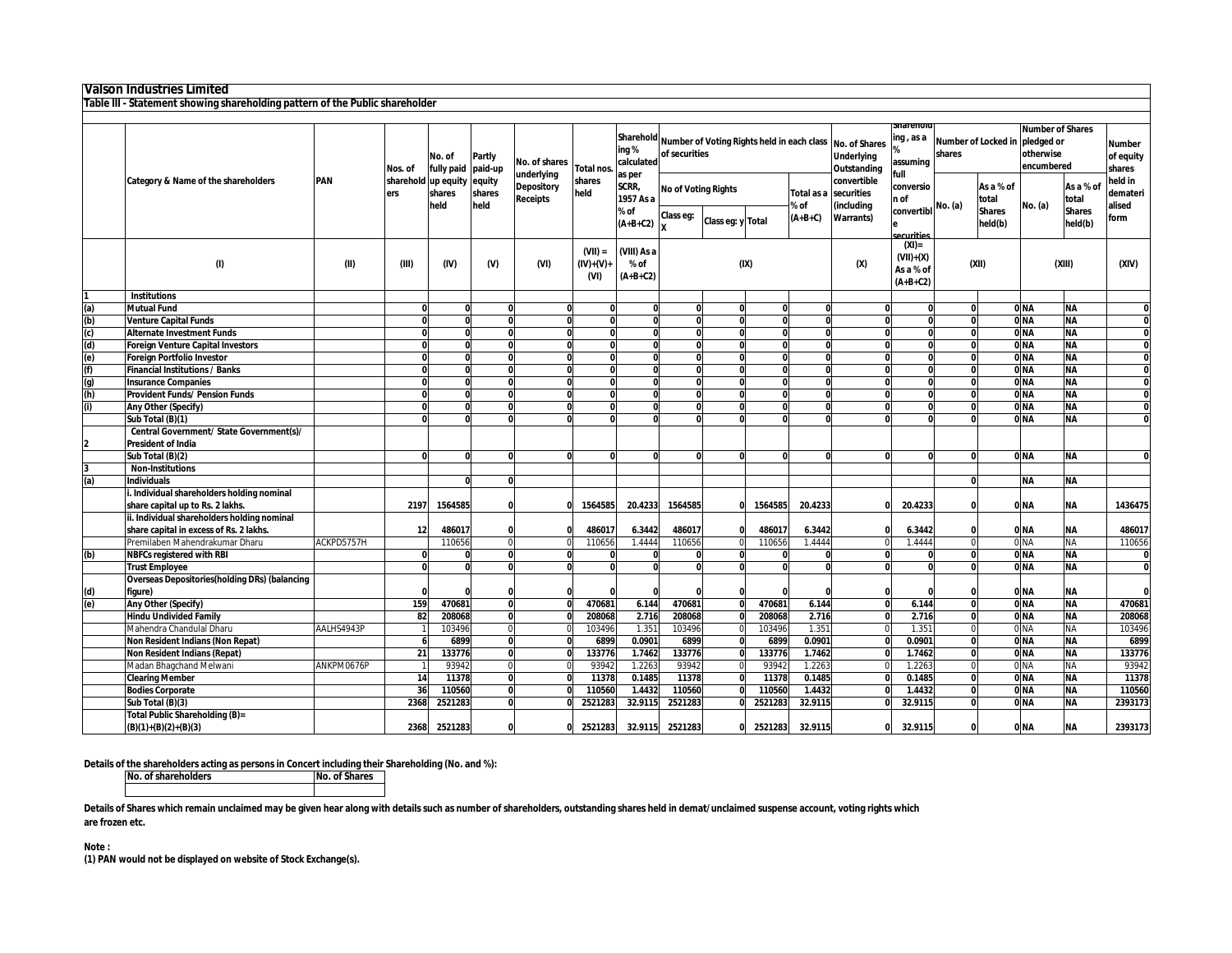(2) The above format needs to disclose name of all holders holding more than 1% of total number of shares<br>(3) W.r.t. the information pertaining to Depository Receipts, the same may be disclosed in the respective columns to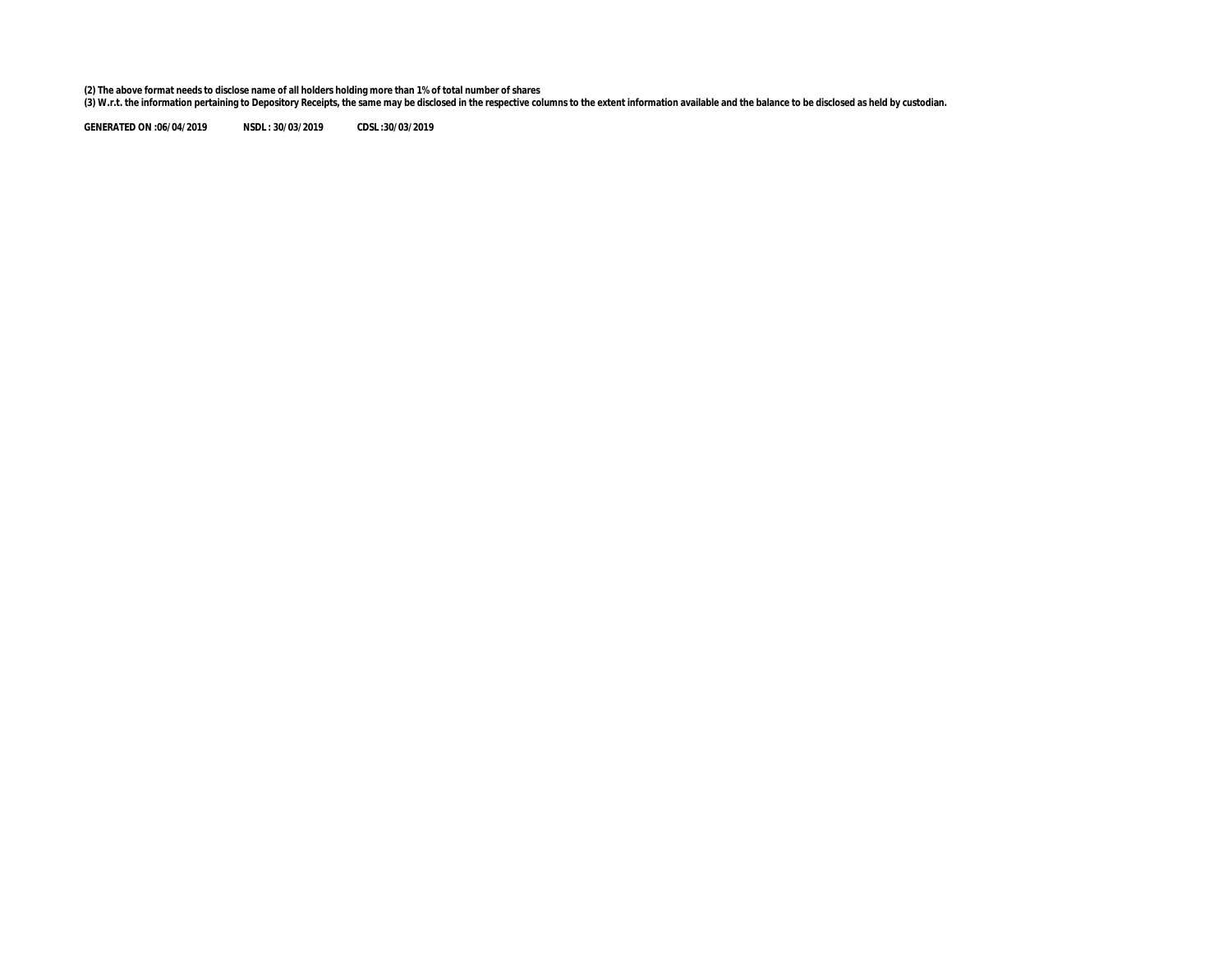## **Valson Industries Limited**

**Table IV - Statement showing shareholding pattern of the Non Promoter- Non Public shareholder**

|                                                  |            |                  |                    |          |                         |           |                      |                          |                                            |               | <b>Shares</b>                 | ing, as a  |               |                               | <b>Number of Shares</b> |                   |               |
|--------------------------------------------------|------------|------------------|--------------------|----------|-------------------------|-----------|----------------------|--------------------------|--------------------------------------------|---------------|-------------------------------|------------|---------------|-------------------------------|-------------------------|-------------------|---------------|
|                                                  |            |                  |                    |          |                         |           | Sharehold            |                          |                                            |               | Underlyin %                   |            |               |                               | pledged or              |                   |               |
|                                                  |            |                  |                    |          |                         |           | ing %                |                          | Number of Voting Rights held in each class |               |                               | assuming   |               | Number of Locked in otherwise |                         |                   | <b>Number</b> |
|                                                  |            |                  |                    |          | No. of                  |           |                      | calculated of securities |                                            |               | Outstandi full                |            | <b>shares</b> |                               | encumbered              |                   | of equity     |
|                                                  |            |                  | No. of             | Partly   | shares                  |           | as per               |                          |                                            |               |                               | conversio  |               |                               |                         |                   | shares        |
|                                                  |            |                  | fully paid paid-up |          | underlyin               |           | SCRR,                | No of Voting Rights      |                                            |               | convertibl n of               |            |               | As a % of                     |                         | As a % of held in |               |
|                                                  |            | Nos. of          | up equity equity   |          |                         |           | Total nos. 1957 As a |                          |                                            | Total as a le |                               | convertibl |               | total                         |                         | total             | demateri      |
|                                                  |            | sharehold shares |                    | shares   | <b>Depositor shares</b> |           | % of                 | Class eq:                |                                            | % of          | securities e                  |            |               | <b>Shares</b>                 |                         | <b>Shares</b>     | alised        |
| Category & Name of the shareholders              | <b>PAN</b> | ers              | held               | held     | y Receipts held         |           | $(A+B+C2)$ X         |                          | Class eq: y Total                          | $(A+B+C)$     | (including securities No. (a) |            |               | held(b)                       | No. (a)                 | held(b)           | form          |
|                                                  | (II)       | (III)            | (IV)               | $^{(V)}$ | (VI)                    | $(VII)$ = | (VIII) As a          |                          | (IX)                                       |               | (x)                           | $(XI)$ =   |               | (XII)                         |                         | (XIII)            | (XIV)         |
| <b>Custodian/DR Holder</b>                       |            |                  |                    |          |                         |           |                      |                          |                                            |               |                               |            |               |                               | 0 <sub>NA</sub>         | <b>NA</b>         |               |
| Employee Benefit Trust (under SEBI (Share based  |            |                  |                    |          |                         |           |                      |                          |                                            |               |                               |            |               |                               |                         |                   |               |
| <b>Employee Benefit) Regulations, 2014)</b>      |            |                  |                    |          |                         |           |                      |                          |                                            |               |                               |            |               |                               | 0 <sub>NA</sub>         | <b>NA</b>         |               |
| Total Non-Promoter- Non Public Shareholding (C)= |            |                  |                    |          |                         |           |                      |                          |                                            |               |                               |            |               |                               |                         |                   |               |
| $(C)(1)+(C)(2)$                                  |            |                  |                    |          |                         |           |                      |                          |                                            |               |                               |            |               |                               | 0 <sub>NA</sub>         | <b>NA</b>         |               |

**Note :**

**(1) PAN would not be displayed on website of Stock Exchange(s).** 

**(2) The above format needs to disclose name of all holders holding more than 1% of total number of shares**

**(3) W.r.t. the information pertaining to Depository Receipts, the same may be disclosed in the respective columns to the extent information available and the balance to be disclosed as held by custodian.**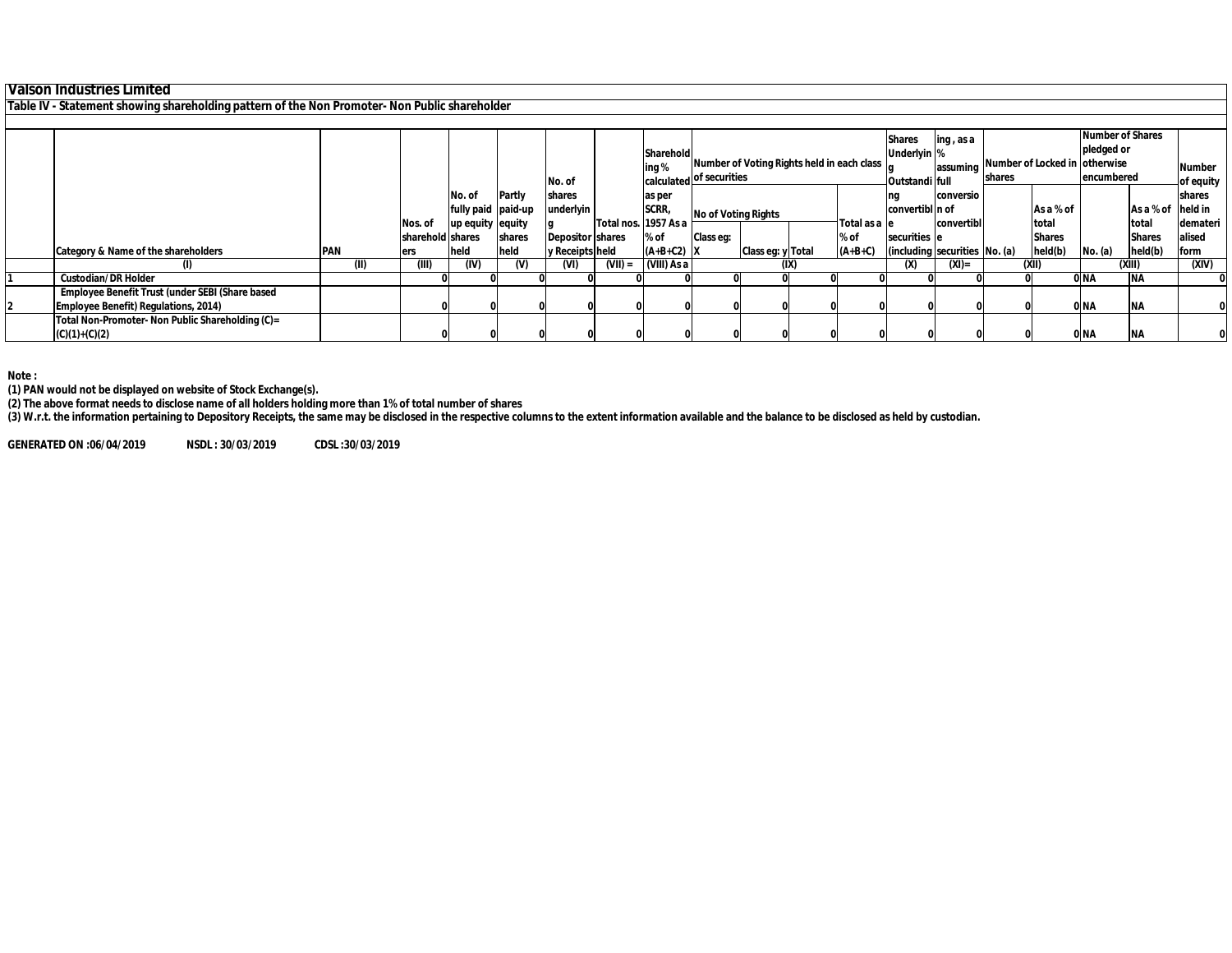## **Valson Industries Limited**

## **Regulation 31 - Annexure of PAN clubbed cases**

| Sr.No.         | Folio/Dpid-Clid  | <b>Name</b>                                       | PAN        | <b>Shares</b>           | Category                |
|----------------|------------------|---------------------------------------------------|------------|-------------------------|-------------------------|
|                | 1203440000005939 | ARCADIA SHARE & STOCK BROKERS PVT LTD             | AAACA4562G | 102                     | <b>Clearing Members</b> |
| $\overline{2}$ | 1203440000068717 | ARCADIA SHARE AND STOCK BROKERS PVT. LTD.         | AAACA4562G | $\overline{77}$         | <b>Clearing Members</b> |
|                | Total            |                                                   |            | 179                     |                         |
|                | 1203320000006579 | ANGEL BROKING LIMITED                             | AAACM6094R | 3                       | <b>Clearing Members</b> |
|                | Total            |                                                   |            | $\overline{\mathbf{3}}$ |                         |
|                | 1203320000000066 | <b>ANGEL BROKING LIMITED</b>                      | AAACM6094R | 5427                    | Other Bodies Corporate  |
|                | IN30154914216209 | <b>ANGEL BROKING LIMITED</b>                      | AAACM6094R | 400                     | Other Bodies Corporate  |
|                | Total            |                                                   |            | 5827                    |                         |
|                | IN30160410260633 | NIRMAL BANG SECURITIES PRIVATE LIMITED            | AAACN7369L | 4000                    | Other Bodies Corporate  |
|                | IN30160410542888 | NIRMAL BANG SECURITIES PVT LTD                    | AAACN7369L |                         | Other Bodies Corporate  |
|                | <b>Total</b>     |                                                   |            | 4008                    |                         |
|                | IN30039410014644 | KARVY STOCK BROKING LIMITED                       | AABCK5190K | 540                     | Other Bodies Corporate  |
|                | IN30039411832204 | KARVY STOCK BROKING LTD- F-O MARGIN               | AABCK5190K | 400                     | Other Bodies Corporate  |
|                | IN30039412691085 | KARVY STOCK BROKING LTD                           | AABCK5190K |                         | Other Bodies Corporate  |
|                | IN30039419502795 | KARVY STOCK BROKING LIMITED-CLIENT ACCOUNT-BSE CM | AABCK5190K | 1777                    | Other Bodies Corporate  |
|                | Total            |                                                   |            | 2718                    |                         |
|                | IN30001110071966 | <b>SAROJ THAKKAR</b>                              | AABPT3556B | 16                      | Public                  |
|                | IN30160410004599 | <b>SAROJ THAKKAR</b>                              | AABPT3556B | 200                     | Public                  |
|                | Total            |                                                   |            | 216                     |                         |
|                | 1201040000001002 | RASHMIN PRAVINCHANDRA VASA                        | AABPV7127L | 900                     | Public                  |
|                | IN30001110010384 | <b>RASHMIN P VASA</b>                             | AABPV7127L | 100                     | Public                  |
|                | Total            |                                                   |            | 1000                    |                         |
|                | 1601480000011097 | NANALAL PARSHOTTAM PARIKH                         | AACPP2588E | 1382                    | Public                  |
|                | IN30074910372686 | NANALAL PARSHOTTAM PARIKH                         | AACPP2588E | 437                     | Public                  |
|                | Total            |                                                   |            | 1819                    |                         |
|                | 1302340000033956 | <b>BHANUMATI C SAVLA</b>                          | AADPS8862P | 50                      | Public                  |
|                | IN30073210001339 | BHANUMATI CHANDRAKANT SAVLA                       | AADPS8862P | 200                     | Public                  |
|                | <b>Total</b>     |                                                   |            | 250                     |                         |
|                | 1302340000033937 | CHANDRAKANT LALJI SAVLA                           | AADPS8863N | 100                     |                         |
|                | IN30073210056553 | CHANDRAKANT LALJI SAVLA                           | AADPS8863N | 500                     | Public<br>Public        |
|                | Total            |                                                   |            | 600                     |                         |
|                | 1208160000147521 | <b>SURESH DANGI</b>                               |            | 900                     |                         |
|                |                  |                                                   | AAGPD2575F |                         | Public                  |
|                | IN30163741545395 | <b>SURESH DANGI</b>                               | AAGPD2575F | 200                     | Public                  |
|                | Total            |                                                   |            | 1100                    |                         |
|                | 1207190000004921 | MEYYAPPAN SP.                                     | AAIPM5990K | 901                     | Public                  |
|                | IN30108022744048 | SP MEYYAPPAN                                      | AAIPM5990K | 2719                    | Public                  |
|                | <b>Total</b>     |                                                   |            | 3620                    |                         |
|                | 1203600002405254 | KAJAL BHARAT JAIN                                 | AARPJ1957A | 50                      | Public                  |
|                | 1206920000008391 | KAJAL BHARAT JAIN                                 | AARPJ1957A | 5046                    | Public                  |
|                | Total            |                                                   |            | 5096                    |                         |
|                | 1203300000124772 | JAYESH RASIKLAL SHAH                              | AAVPS1512J | 2082                    | Public                  |
|                | 1203350002158097 | JAYESH RASIKLAL SHAH                              | AAVPS1512J | 2568                    | Public                  |
|                | Total            |                                                   |            | 4650                    |                         |
|                | IN30002010130040 | BHAVANA MAHESH MAKHIJA                            | ABAPM4534E | 400                     | Public                  |
|                | IN30311611266432 | BHAVANA MAHESH MAKHIJA                            | ABAPM4534E | 250                     | Public                  |
|                | Total            |                                                   |            | 650                     |                         |
|                | 1201090001634252 | NILESH JASHVANTLAL SHAH                           | ABNPS6799Q | 400                     | Public                  |
|                | IN30051310584923 | SHAH NILESH                                       | ABNPS6799Q | 400                     | Public                  |
|                | Total            |                                                   |            | 800                     |                         |
|                | IN30154953101286 | <b>MANIK ANIL GOREY</b>                           | ABRPG2412J | 663                     | Public                  |
|                | IN30154953205924 | <b>MANIK ANIL GOREY</b>                           | ABRPG2412J | 662                     | Public                  |
|                | Total            |                                                   |            | 1325                    |                         |
|                | IN30075710457398 | <b>HARESH VASWANI</b>                             | ABXPV0923B | 14502                   | Public                  |
| 2              | IN30143610079796 | HARESH J VASWANI                                  | ABXPV0923B | 2000                    | Public                  |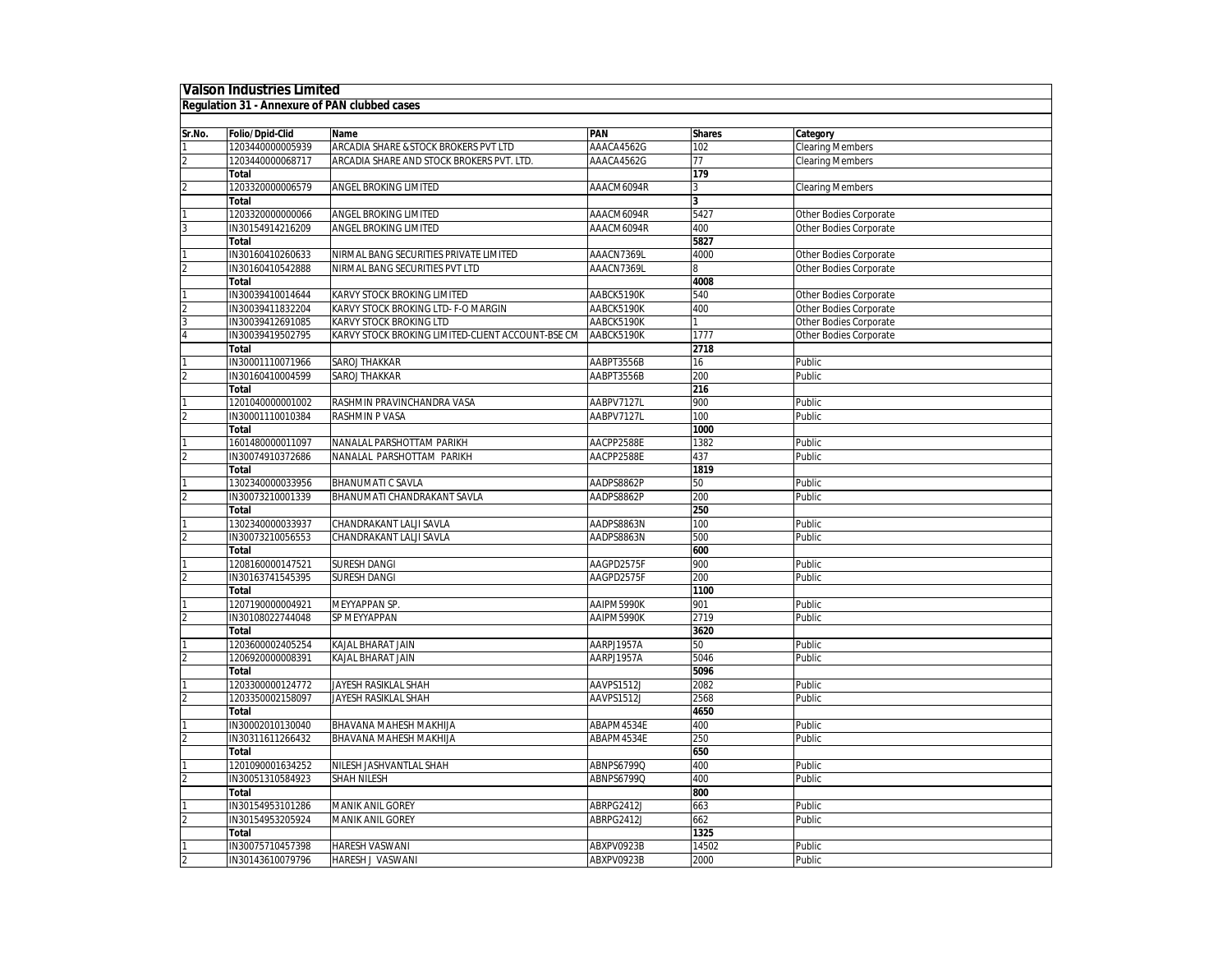| Sr.No.         | Folio/Dpid-Clid  | Name                               | PAN        | <b>Shares</b>   | Category |
|----------------|------------------|------------------------------------|------------|-----------------|----------|
|                | <b>Total</b>     |                                    |            | 16502           |          |
|                | 1203490000000936 | VANITABEN CHANDULAL SHAH           | ACAPS4597A | 2225            | Public   |
| $\overline{c}$ | IN30396410015887 | VANITABEN CHANDULAL SHAH           | ACAPS4597A | 1000            | Public   |
|                | Total            |                                    |            | 3225            |          |
|                | 1201910102273541 | HARISH KUMAR JAIN                  | ACHPJ8012E | 426             | Public   |
| $\overline{2}$ | IN30115122515977 | <b>HARISH KUMAR JAIN</b>           | ACHPJ8012E |                 | Public   |
|                | Total            |                                    |            | 427             |          |
|                | 1203320007955682 | PREMILABEN MAHENDRAKUMAR DHARU     | ACKPD5757H | 110382          | Public   |
|                | 1203320008134041 | PREMILABEN MAHENDRAKUMAR DHARU     | ACKPD5757H | 274             | Public   |
|                | Total            |                                    |            | 110656          |          |
|                | 1202870000159492 | BIPIN NAGINDAS JOBANPUTRA          | ACSPJ8202B |                 | Public   |
|                | 1203290000003353 | BIPIN NAGINDAS JOBANPUTRA          | ACSPJ8202B |                 | Public   |
|                | Total            |                                    |            | $\overline{2}$  |          |
|                |                  |                                    |            | 2247            |          |
|                | IN30051310392412 | <b>BASANTKUMAR PUNJABI</b>         | ACZPP3879K |                 | Public   |
|                | IN30051323540325 | BASANT NATHURMAL PANJABI           | ACZPP3879K | 100             | Public   |
| 3              | IN30115112857512 | BASANTKUMAR NATHURMAL PUNJABI      | ACZPP3879K | 200             | Public   |
|                | Total            |                                    |            | 2547            |          |
|                | 1203450000578581 | <b>GIRISH SURINDER DUA</b>         | ADFPD4264P | 500             | Public   |
|                | IN30023950060308 | GIRISH S. DUA                      | ADFPD4264P | 1000            | Public   |
|                | Total            |                                    |            | 1500            |          |
|                | 1202930000040326 | HITESH PRAVINCHANDRA SHAH          | ADKPS5952J | 1232            | Public   |
|                | IN30075710522440 | HITESH P SHAH                      | ADKPS5952J | 120             | Public   |
|                | Total            |                                    |            | 1352            |          |
|                | 1202890001487824 | BERUZ FERAMROZ POUREDEHI           | ADRPP4513D | 85              | Public   |
|                | IN30122510106303 | BERUZ FERAMROZ POUREDEHI           | ADRPP4513D | 10              | Public   |
|                | Total            |                                    |            | 95              |          |
|                | IN30051382880415 | <b>HANS KUMAR</b>                  | AFEPK3255Q | 14              | Public   |
|                | IN30311611535730 | <b>HANS KUMAR</b>                  | AFEPK3255Q | 95              | Public   |
|                | Total            |                                    |            | 109             |          |
|                | 1201880000002596 | <b>GULSHAN ARORA</b>               | AFWPA2936C | 2000            | Public   |
|                | 1203320006107941 | <b>GULSHAN ARORA</b>               | AFWPA2936C | 458             | Public   |
|                | <b>Total</b>     |                                    |            | 2458            |          |
|                | 1202890000909412 | APOORVA KIRITKUMAR PATEL           | AGAPP3133B | 1000            | Public   |
|                | IN30132110506879 | APOORVA KIRITKUMAR PATEL           | AGAPP3133B | 178             | Public   |
|                | Total            |                                    |            | 1178            |          |
|                | 1201060400094305 | <b>HARI SHANKAR</b>                | AGOPS9678N |                 | Public   |
|                |                  |                                    |            | 50              |          |
|                | IN30267933133917 | <b>HARI SHANKAR</b>                | AGOPS9678N | 50              | Public   |
|                | Total            |                                    |            | 100             |          |
|                | 1208160014211861 | KRISHNAKUMAR KOTHANDARAMAN CHETLUR | AIRPK3939K | $\overline{75}$ | Public   |
|                | IN30051313421436 | KRISHNA KUMAR C K                  | AIRPK3939K | 300             | Public   |
|                | Total            |                                    |            | 375             |          |
|                | IN30021414563971 | PRAVINABEN HARISHKUMAR KIKAGANESH  | AJFPK6541C | 150             | Public   |
|                | IN30226912973099 | PRAVINABEN H KIKAGANESH            | AJFPK6541C | 298             | Public   |
|                | Total            |                                    |            | 448             |          |
|                | IN30115121354436 | <b>RASHMI DUBEY</b>                | AJUPD7111N | 1300            | Public   |
|                | IN30267933948363 | <b>RASHMI DUBEY</b>                | AJUPD7111N | 700             | Public   |
|                | Total            |                                    |            | 2000            |          |
|                | 1304140003132575 | SAHIL ARORA                        | AKXPA0228K | 16              | Public   |
|                | IN30223612302912 | SAHIL ARORA                        | AKXPA0228K | 130             | Public   |
|                | Total            |                                    |            | 146             |          |
|                | 1203300000124179 | MANISHA JAYESH SHAH                | ALGPS6803G | 3169            | Public   |
|                | 1203350002158118 | MANISHA JAYESH SHAH                | ALGPS6803G | 2169            | Public   |
|                | Total            |                                    |            | 5338            |          |
|                | 1203330000684245 | LALCHAND M SURANA                  | ALJPS0342P | 300             | Public   |
|                | IN30059710130712 | LALCHAND M SURANA                  | ALJPS0342P | 500             | Public   |
|                | Total            |                                    |            | 800             |          |
|                | IN30021414433895 | <b>ODIYOOR SATHISHA</b>            | AMFPS6296M | 10              | Public   |
|                |                  |                                    |            |                 |          |